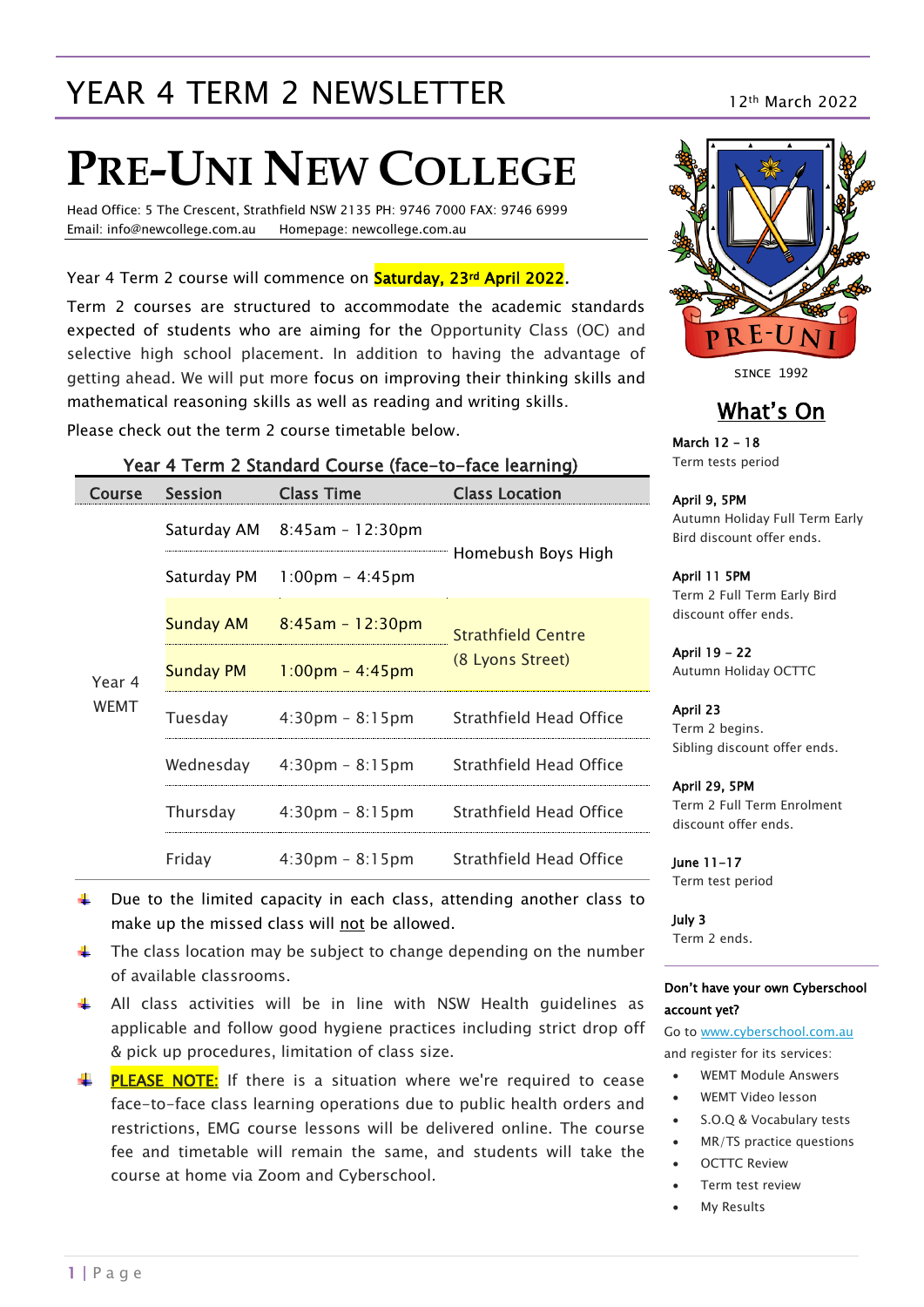## YEAR 4 TERM 2 NEWSLETTER

# Year 4 WEMT Course

Year 4 WEMT course is introducing the new modules with its updated curriculum. It requires a significant commitment of weekly module work that includes a new thinking skills component to help students build a solid foundation for OC and selective school placement test.

The writing module teaches students the most efficient ways in organising writing structure with a focus on developing critical thinking and reasoning skills. English lesson will focus on reading skills and practising reading comprehension and multiple-choice questions. Mathematics lessons are essential for students to thoroughly understand mathematical theories, principles and formulas to solve problems. Thinking skills lesson covers a variety of practical, challenging and mind-stimulating questions in problem solving and critical thinking skills.

The course is delivered in three different ways:

- 1. Standard WEMT in a normal face-to-face class learning or
- 2. Standard WEMT live online lesson on Sat PM, Sun PM or Tue PM via zoom in their home or
- 3. Cyber WEMT using the Cyberschool video lessons in their home

#### Year 4 Term 2 WEMT Course - Timetable & Class Location

| <b>WEMT Session</b>   | <b>Class Time</b>                 | <b>Lesson format</b> | <b>Class Location</b>            |  |  |
|-----------------------|-----------------------------------|----------------------|----------------------------------|--|--|
| Saturday AM           | $8:45am - 12:30pm$                | face-to-face         | Homebush Boys High school        |  |  |
| Saturday PM           | $1:00 \text{pm} - 4:45 \text{pm}$ | face-to-face         | Homebush Boys High school        |  |  |
| Saturday PM Online    | 1:00pm - 4:45pm                   | <b>Zoom</b>          | Live online lesson               |  |  |
| <b>Sunday AM</b>      | $8:45am - 12:30pm$                | face-to-face         | Strathfield Centre (8 Lyons St.) |  |  |
| <b>Sunday PM</b>      | 1:00pm - 4:45pm                   | face-to-face         | Strathfield Centre (8 Lyons St.) |  |  |
| Sunday PM Online      | $1:00 \text{pm} - 4:45 \text{pm}$ | <b>Zoom</b>          | Live online lesson               |  |  |
| <b>Tuesday Online</b> | $4:30 \text{pm} - 8:15 \text{pm}$ | <b>Zoom</b>          | Live online lesson               |  |  |
| Tue/Wed/Thu/Fri       | $4:30 \text{pm} - 8:15 \text{pm}$ | face-to-face         | Strathfield Head Office          |  |  |

#### Year 4 Term 2 WEMT Course - Fee Schedule

| <b>Course Name</b>                                                            | <b>Session</b> | <b>Starting</b><br>Date                                         | <b>Tuition Fee</b><br>per week | No. of<br>weeks | <b>Material</b><br><b>Fee</b> | <b>Total</b> | <b>Full Term Early Bird</b><br>Special Offer*<br>(by $11 - Apr - 22$ ) | <b>Full Term</b><br><b>Enrolment Offer**</b><br>(by 29-Apr-22) |
|-------------------------------------------------------------------------------|----------------|-----------------------------------------------------------------|--------------------------------|-----------------|-------------------------------|--------------|------------------------------------------------------------------------|----------------------------------------------------------------|
| Year 4<br>Standard<br><b>WEMT</b><br>(face-to-face)<br>& live zoom<br>lesson) | Saturday       | 23-April                                                        | \$65                           | 11              | \$75                          | \$790        | \$725                                                                  | \$760                                                          |
|                                                                               | Sunday         | 24-April                                                        | \$65                           | 11              | \$75                          | \$790        | \$725                                                                  | \$760                                                          |
|                                                                               | Tuesdav        | 26-April                                                        | \$65                           | 10              | \$75                          | \$725        | \$660                                                                  | \$695                                                          |
|                                                                               | Wednesday      | 27-April                                                        | \$65                           | 10              | \$75                          | \$725        | \$660                                                                  | \$695                                                          |
|                                                                               | Thursday       | 28-April                                                        | \$65                           | 10              | \$75                          | \$725        | \$660                                                                  | \$695                                                          |
|                                                                               | Friday         | 29-April                                                        | \$65                           | 10 <sup>°</sup> | \$75                          | \$725        | \$660                                                                  | \$695                                                          |
| <b>Cyber WEMT</b>                                                             | Online         | \$570 for 11 modules including material fee (No discount offer) |                                |                 |                               |              |                                                                        |                                                                |

Early Bird Discount Offer\* prices are valid for full term advance payments by 5pm, 11<sup>th</sup> April 2022.

Full Term Enrolment Offer\*\* prices are valid for full term advance payments by 8pm, 29th April 2022.

Additional 1.02% surcharge will apply to all credit card payments. We only accept VISA and Master Card.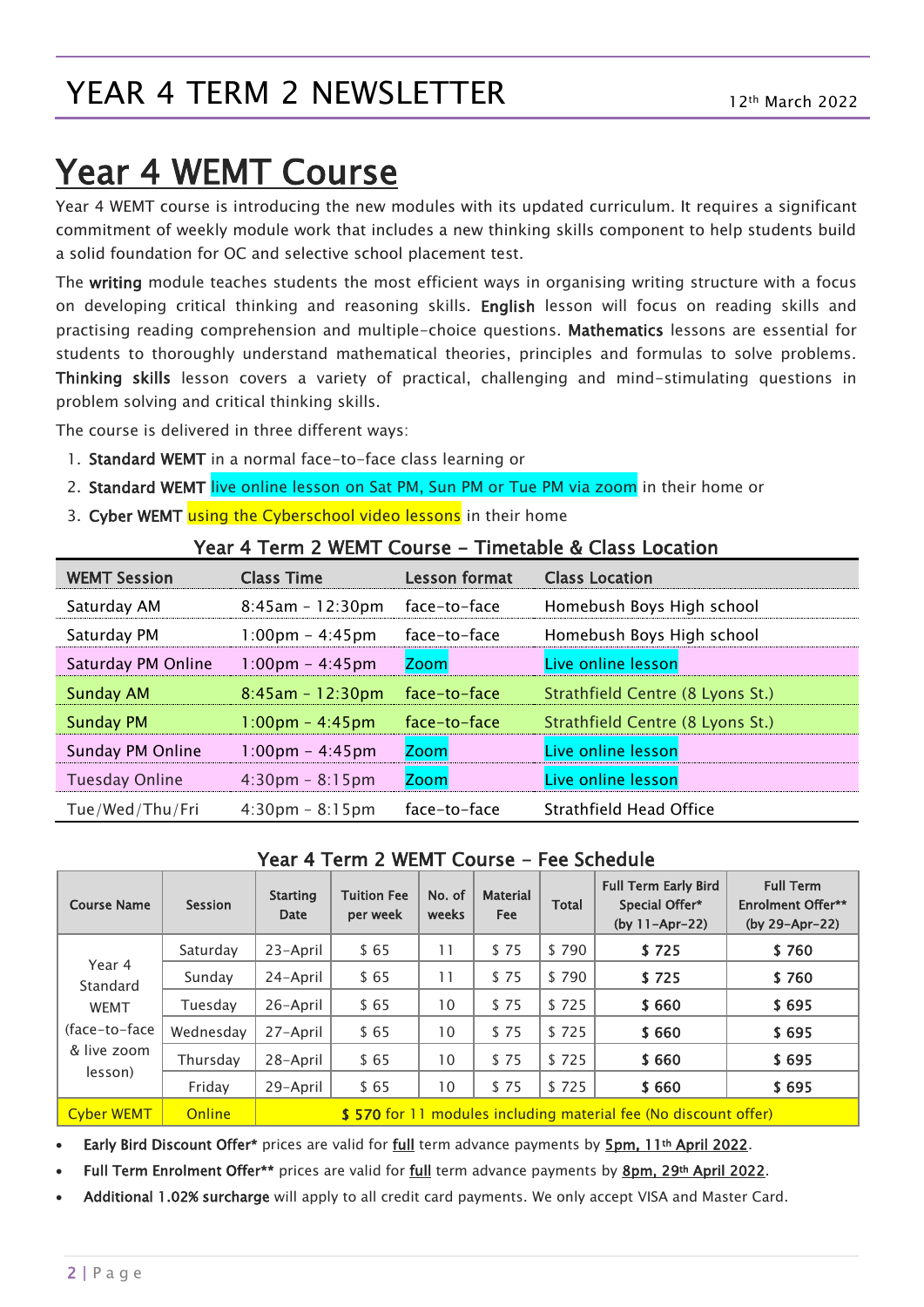# Guide to Cyberschool Services

Cyberschool is a special e-learning website hosted by Pre-Uni New College. It provides the extensive educational services to help students revise their entire work during the course period. Please utilise all available services it provides and maximise the learning outcome. Services vary depending on the course and each service is open for the specific period.

#### Module Answers

Each week's WEMT module answers are uploaded on Saturday and available until the last day of the next school holiday. You can find them under 'Material' menu at the top navigation bar. Please use the module answers after you made the first attempt to finish your homework module questions.

#### Video Lessons

Every question in the main WEMT textbook is explained audibly in the video lessons. Click 'Video Lesson' menu at the top navigation bar and watch the lessons to review recent modules and reinforce concepts. Please note that each video lesson is available for the next three (3) weeks after it is uploaded on Saturday.

## S.O.Q

The S.O.Q (Special Online Quiz) is a series of quiz to measure students' understanding of the module topics taught. You can find the S.O.Q under 'My Test' menu at the top navigation bar. Four (4) quizzes open in Week 2, 4, 6 and 8 of the term. Each subject contains 10 questions, so it shouldn't take too much time. If you feel confident about the module contents, it's a good idea to impose a time limit (1 minute per question) when completing the quizzes.

### Vocabulary Test

Cyberschool is offering the weekly vocabulary tests during the term. To take the test, click 'My Test' menu at the navigation bar and go to 'Online Test' page. Building a strong vocabulary is critical as it improves all areas of communication. Students with high vocabulary skills tend to have high comprehension scores in English and thinking skills tests.

#### Maths & Thinking Skills Homework

Years 3-5 WEMT students can access the mathematical reasoning and thinking skills homework questions on a weekly basis. You can find them from 'Online Test' menu under 'My Test' in the navigation bar. Building a strong foundation in these skills is vital as it leads them to succeed in future selection tests - OC and selective high school placement tests. Please complete all available practice questions by the end of the term.